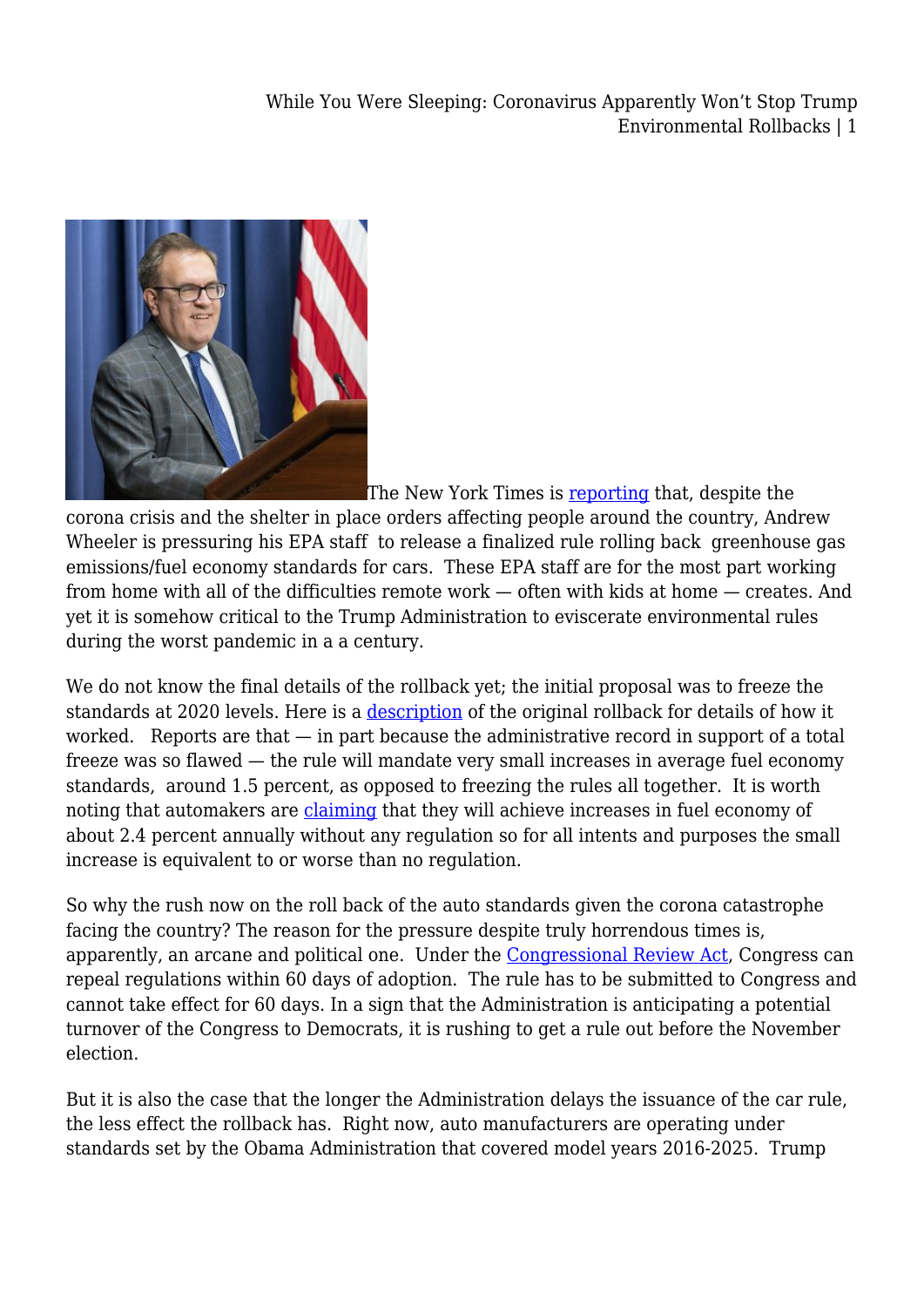announced that he would roll back the standards early in his administration, in 2017, for model years 2020 and forward. The proposal to freeze the Obama standards at 2020 levels was issued in August, 2018. Here we are in March of 2020, with 2020 models already out and 2021 models already in the works. At best the new standards will affect 2022 models. And the "at best" assumes that things go smoothly in the implementation of the rules. But here are a few reasons to believe that things will not go so smoothly:

First, California has a separate [settlement agreement](https://www.latimes.com/politics/story/2019-07-25/california-reaches-climate-deal-with-automakers-spurning-trump) with four automakers, who have committed to following the much tougher Obama standards with a few tweaks (these standards were issued jointly with California under its special authority to issue its own standards as long as it receives a waiver from the EPA to do so. The Trump Administration has, of course, revoked the waiver and California has sued in response). So about 30 percent of the auto market will just ignore the new Trump rules.

Second, the administrative record in support of the original proposal to freeze the standards was by detailed accounts a disaster. The biggest problem was that the math in support of the rationale just doesn't work. The Trump Administration tried to argue that freezing the standards would save consumers money because they wouldn't have to pay for new technology to make cars less carbon-intensive and more fuel efficient. But that isn't true. The savings over the life of a car, in lower fuel costs, outweigh any upfront costs. That makes the legal case for rolling back the Obama standards really weak, even "arbitrary and capricious," in legal speak. Recent reporting suggests that the weaknesses and problems in the administrative record haven't disappeared even with the change from freezing the standards at 2020 levels to incorporate small annual rises. Rob Meyer of the Atlantic – now doing some of the best corona virus reporting around — has written two excellent articles detailing the problems with the math and the problems more generally with the unwillingness of the Trump Administration to work with and listen to the experts. The articles are [here](https://www.theatlantic.com/science/archive/2018/10/trumps-clean-car-rollback-is-riddled-with-math-errors-clouding-its-legal-future/574249/) and [here](https://www.theatlantic.com/science/archive/2020/02/an-inside-account-of-trumps-fuel-economy-debacle/606346/).

If the rules are issued next week as reporting suggests, here are a couple of things to watch for:

First, expect to see an immediate lawsuit filed arguing that the rollback violates the Clean Air Act and perhaps other statutes, including the Energy Policy and Conservation Act.

Second, it will be interesting to see if the states and environmental groups that sue seek a "stay" of the new rules that would ask the D.C. Circuit Court of Appeal to prevent the rules from going into effect pending the litigation. The legal grounds for doing so would be that the suing parties are likely to prevail on the merits; the practical effect would be to keep the